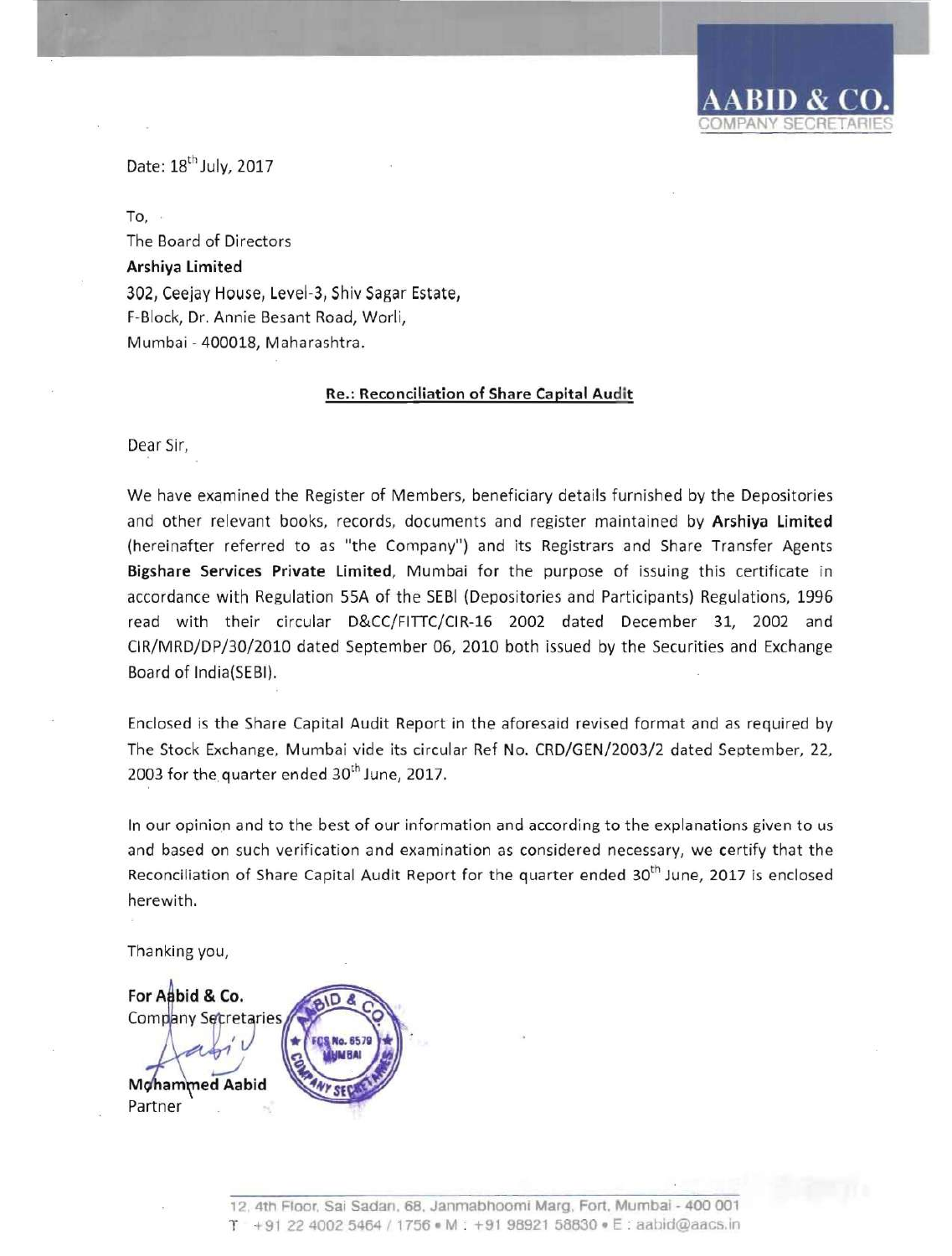### ANNEXURE TO SHARE CAPITAL AUDIT REPORT OF ARSHIYA LIMITED

|    | For Quarter Ended                                                       | : 30 <sup>th</sup> June, 2017            |  |
|----|-------------------------------------------------------------------------|------------------------------------------|--|
| 1. | ISIN                                                                    | : INE968D01022                           |  |
| 2. | <b>Face Value</b>                                                       | : Rs. 2/- per equity Share               |  |
| 3. | Name of the Company                                                     | : Arshiya Limited                        |  |
| 4. | <b>Registered office Address</b>                                        | : 302, Ceejay House, Level-3, Shiv Sagar |  |
|    |                                                                         | Estate, F-Block, Dr. Annie Besant Road,  |  |
|    |                                                                         | Worli, Mumbai - 400018, Maharashtra      |  |
| 5. | <b>Correspondence Address</b>                                           | : 302, Ceejay House, Level-3, Shiv Sagar |  |
|    |                                                                         | Estate, F-Block, Dr. Annie Besant Road,  |  |
|    |                                                                         | Worli, Mumbai - 400018, Maharashtra      |  |
| 6. | <b>Telephone and Fax Nos</b>                                            | : Tel no.: 022-4230 5500/502             |  |
|    |                                                                         | :Fax no.: 022-42305555                   |  |
| 7. | <b>E-mail Address</b>                                                   | : teamsecretarial@arshiyalimited.com     |  |
|    |                                                                         |                                          |  |
| 8. | Names of the Stock Exchanges where the company's securities are listed: |                                          |  |
|    | The Bombay Stock Exchange, Mumbai [BSE]                                 |                                          |  |

National Stock Exchange, Mumbai [NSE]

9. Issued Capital : Rs. 31,23,58,944.00/-

10. Listed Capital (No of Shares) : 15,61,79,472

11. Held Dematerialised form in CDSl:

 $\alpha$  .

| <b>Total No. of Shares</b> | Percentage of Issued Capital |  |  |
|----------------------------|------------------------------|--|--|
| 3,85,35,435                | 24.67                        |  |  |

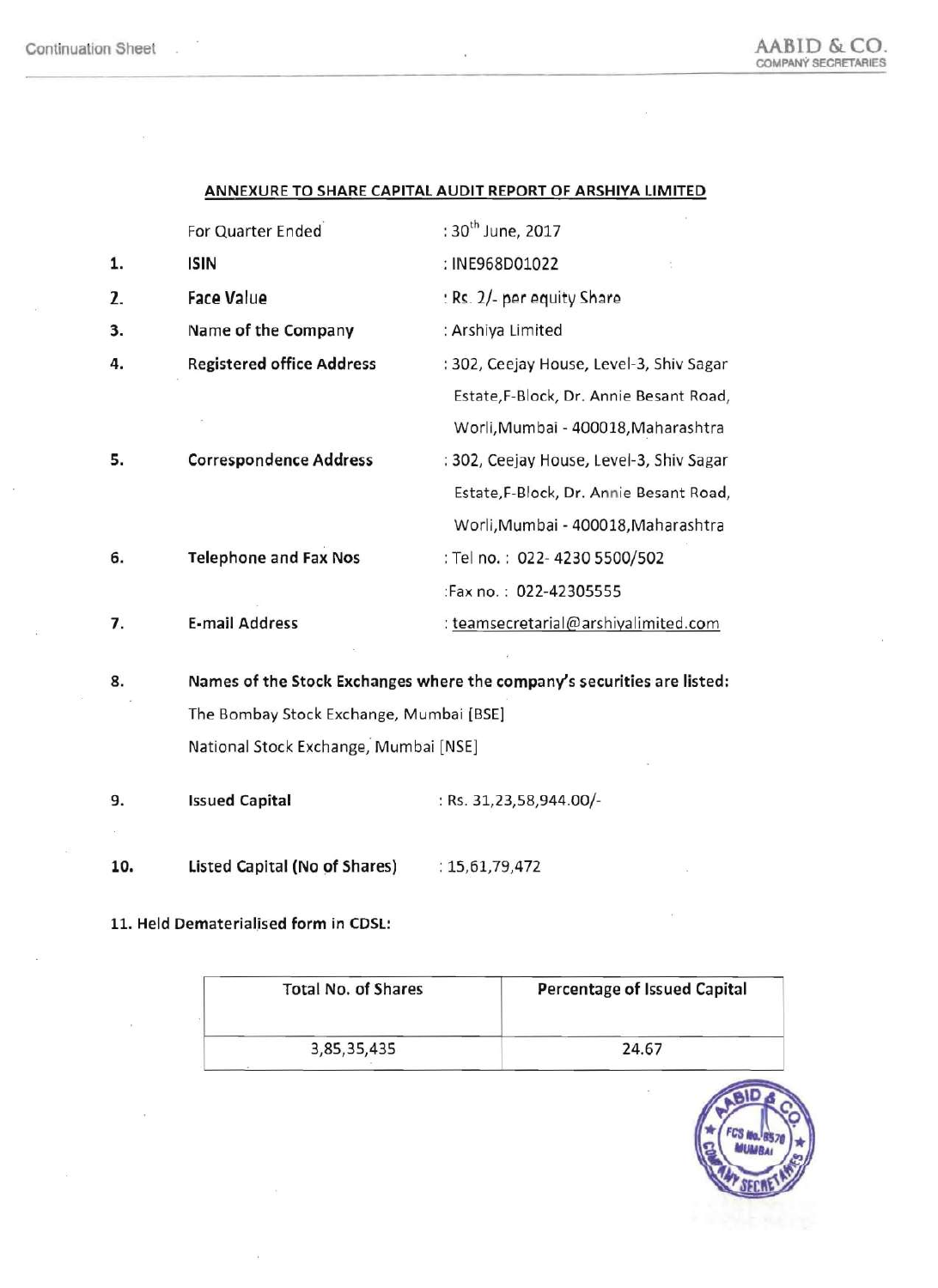# 12. Held Dematerialised form in NSDL:

| <b>Total No. of Shares</b> |              | Percentage of Issued Capital |  |  |
|----------------------------|--------------|------------------------------|--|--|
|                            | 11,71,14,036 | 74.99                        |  |  |

# 13. Held in physical form:

| <b>Total No. of Shares</b> | Percentage of Issued Capital |  |  |
|----------------------------|------------------------------|--|--|
| 5,30,001                   | 0.34                         |  |  |

# 14. Total No. of Shares:

| <b>Total No. of Shares</b> | <b>Percentage of Issued Capital</b> |  |
|----------------------------|-------------------------------------|--|
| 15,61,79,472               | 100%                                |  |

# 15. Reasons for Difference if any,

Not Applicable

16. Certifying the details of change in share capital during the quarter under consideration as

per the table below:

| Particulars <sup>*</sup> | No. of | Applied/               | Listed on stock   | Whether   | Whether   | pending              |
|--------------------------|--------|------------------------|-------------------|-----------|-----------|----------------------|
|                          | shares | not                    | exchanges[specify | intimated | intimated | for                  |
| $\mathcal{A}$ .          |        | applied<br>for listing | changes]          | to NSDL   | to CDSL   | SE[specify<br>names] |
| <b>NA</b>                | NА     | <b>NA</b>              | ΝA                | <b>NA</b> | <b>NA</b> | NA                   |

\*Rights, bonus, preferential issue, ESOP's, Amalgamation, Conversion, buyback, capital Reduction, Forfeiture, any other [to specify]

17. Register of Members is updated : Yes

18. Reference of previous Quarter with regard to excess dematerialized shares, if any:

Not applicable

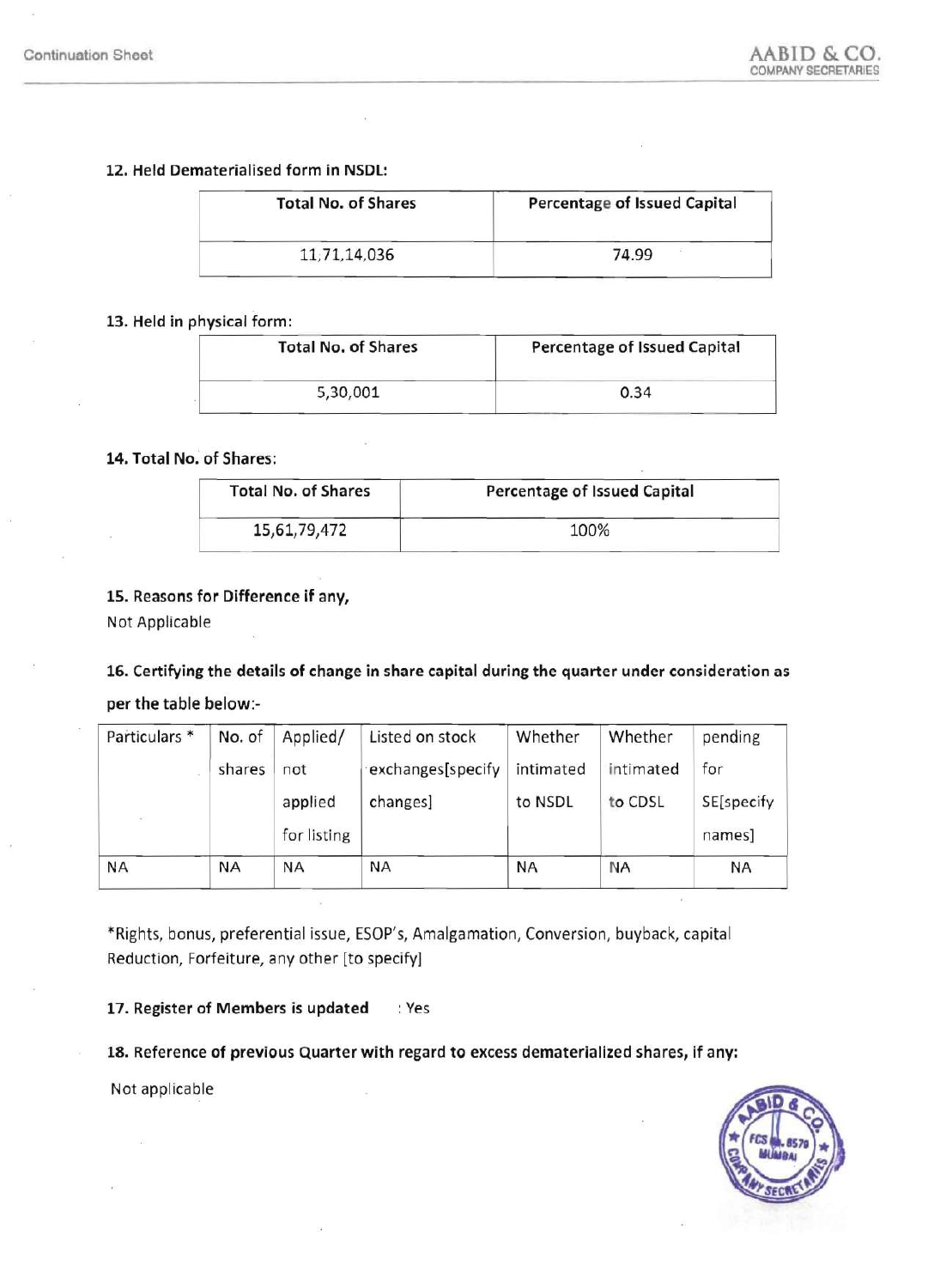19. Has the company resolved the matter mentioned in point no. 18 above in the current quarter? If not, reason why?

Not applicable

20. Mention the total no. of requests, if any, confirmed after 21 days and the Total no. of requests beyond 21 days with the reasons for delay:

Not applicable

21. Name, Telephone & Fax No. of the Compliance Officer of the company:

Ms. Savita Dalal, Company Secretary

Tel: 022 42305500/502

Fax: 022 42305555

Email: savita.dalal@arshiyalimited.com

22. Name, Address, Telephone, Fax No., Registration No. of the Auditor:

| Name                 | : Aabid & Co. Company Secretaries<br>彩                 |
|----------------------|--------------------------------------------------------|
|                      | : 12, 4th Floor, Sai Sadan, 68, Janmabhoomi Marg, Fort |
| <b>Address</b>       | Mumbai - 400001.                                       |
| Tel. No.<br>2th      | : 022-26205185 / 22828661                              |
| Mobile No.           | : 9892158830                                           |
| E-Mail Id            | : aabidcs@aacs.in                                      |
| <b>Membership No</b> | : F6579                                                |
| C.O.P. No            | :6625                                                  |

#### 23. Appointment of common agency for share registry work:

### Bigshare Services Private Limited

1<sup>st</sup>Floor, Bharat Tin Works Building, Opp. Vasant OasisMakwana Road, Marol, Andheri East, Mumbai - 400059 Maharashtra Contact: 022 62638200/7045454392 Email: rajeshm@bigshareonline.com